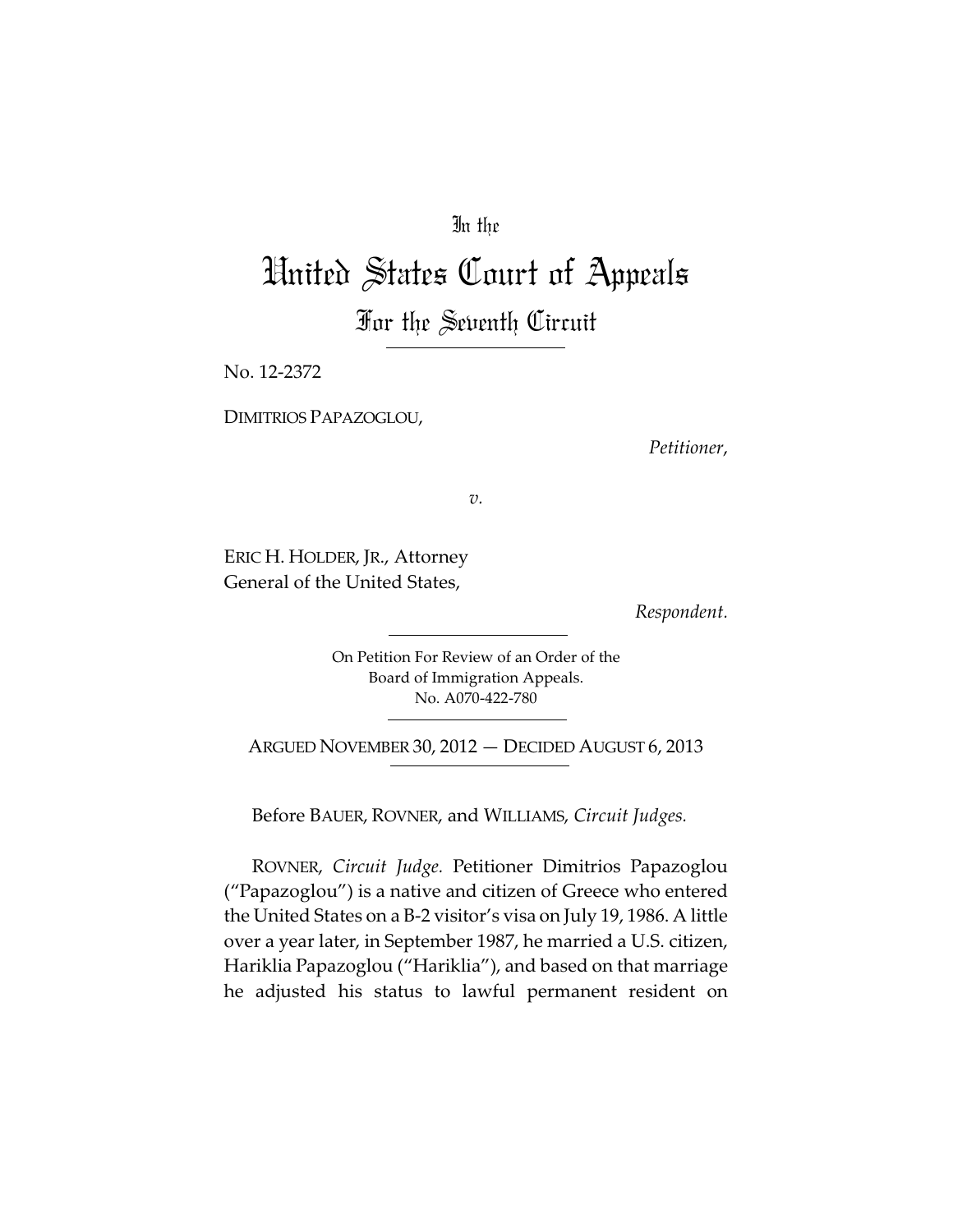July 16, 1990. He has four children: a U.S. citizen stepson, Alex; a permanent resident daughter, Eleni; a U.S. citizen son Konstandinos; and a U.S. citizen son Mehalis.

On April 4, 2008, Papazoglou pled guilty to third-degree sexual assault under Wis. Stat. § 940.225(3) and physical abuse of a child in violation of Wis. Stat. § 948.03(3)(b). He was sentenced to 2  $\frac{1}{2}$  years' imprisonment and 4  $\frac{1}{2}$  years probation.

Based on his conviction of an aggravated felony, the Department of Homeland Security (DHS) charged Papazoglou with removability under the Immigration and Nationality Act (INA) § 237(a)(2), 8 U.S.C.A. § 1227(a)(2)(A)(iii). Before the Immigration Judge ("IJ"), Papazoglou filed a Form I-485 application for adjustment of status pursuant to INA  $\S 245(s)$ based on his marriage to a United States citizen, 8 U.S.C. § 1255(a), and in conjunction with that he filed a Form I-601 application for waiver of grounds of inadmissibility under INA § 212(h), which would allow him to obtain a waiver of the inadmissibility arising from that aggravated felony conviction. 8 U.S.C. § 1182(h). The IJ granted the waiver and the adjustment of status, and the government appealed that decision to the Board of Immigration Review (the "Board"). Reviewing the IJ's decision *de novo*, the Board agreed with the government that Papazoglou was statutorily ineligible for the waiver. The Board also held that even if Papazoglou were eligible for the waiver, he would not be entitled to it as a matter of discretion. Papazoglou has appealed that determination to this court.

Our jurisdiction to review such decisions of the Board is limited. The Board held that Papazoglou was removable based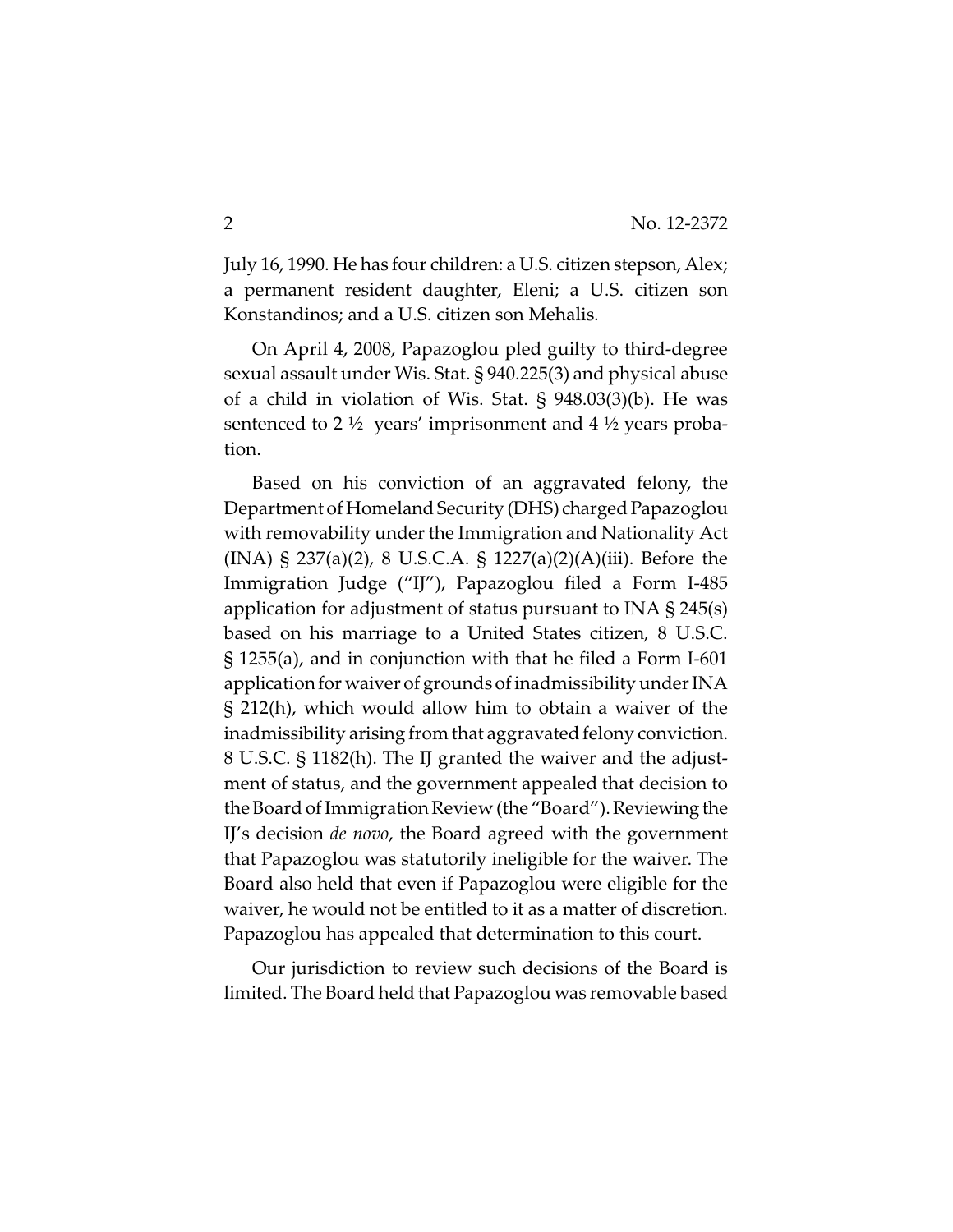on his commission of an aggravated felony, 8 U.S.C.  $\S$  1227(a)(2)(A)(iii), and the INA, as amended by the Illegal Immigration Reform and Immigrant Responsibility Act of 1996, precludes judicial review of such removal decisions. 8 U.S.C. § 1252(a)(2)(C); *Vaca-Tellez v. Mukasey*, 540 F.3d 665, 668 (7th Cir. 2008). The REAL ID Act of 2005 provides, however, that judicial review is available for constitutional claims or questions of law presented in a petition for review, and therefore we are precluded only from considering challenges that do not fall within those categories such as the Board's discretionary determinations. *Id.* at 668-69; 8 U.S.C. § 1252(a)(2)(D); *Hanif v. Atty. General of the United States*, 694 F.3d 479, 483 (3d Cir. 2012). Therefore, in a challenge to the denial of a § 212(h) waiver, the court lacks jurisdiction to review the Attorney General's discretionary determination, but may review questions of law presented by the Board's construction of § 212(h). *Vaca-Tellez*, 540 F.3d at 669; *Martinez v. Mukasey*, 519 F.3d 532, 541 (5th Cir. 2008).

Papazoglou raises two arguments here. The first is that the Board erred in determining that he was statutorily ineligible for the § 212(h) waiver. Papazoglou argues that the Board improperly interpreted the statutory language, and that he was eligible for a § 212(h) waiver under the language of that statutory provision. That challenge is a legal one, which we review *de novo*. *Klementanovsky v. Gonzales*, 501 F.3d 788, 791 (7th Cir. 2007).

Papazoglou also contests the Board's decision that it would not grant the waiver as a matter of discretion. Because we lack jurisdiction to review discretionary decisions, Papazoglou attempts to recharacterize that argument, contending that the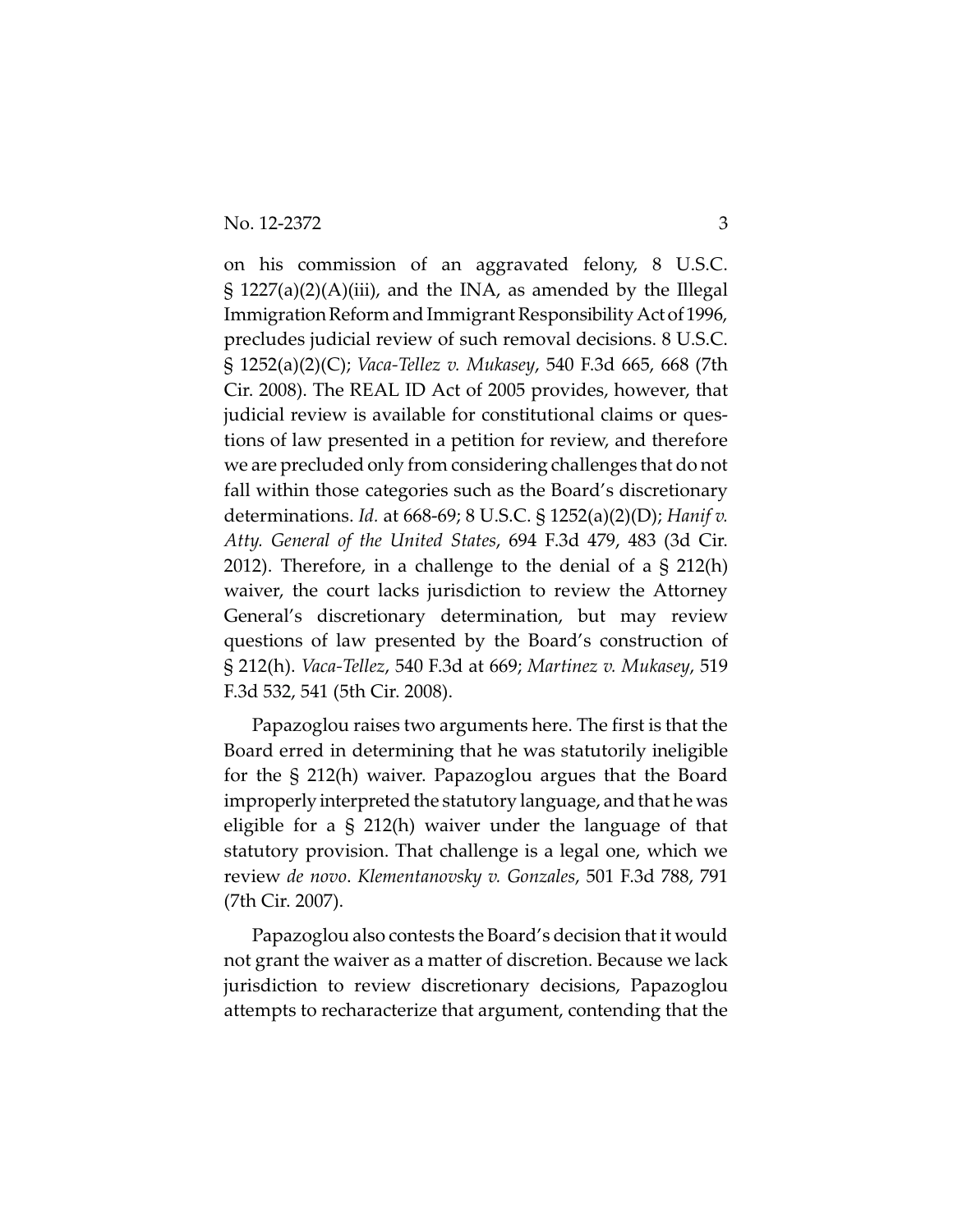Board erred as a matter of law in that it failed to defer to the IJ's fact findings and it did not properly consider the evidence in the record. Accordingly, Papazoglou maintains that we have jurisdiction to review that legal error.

Section 212(h) gives the Attorney General the discretion to allow noncitizens to enter or remain in the United States despite their commission of certain crimes. Prior to 1996, the only aliens categorically barred from receiving  $\S 212(h)$  waivers were aliens who had been convicted of murder or criminal acts involving torture, or the attempt or conspiracy to commit such crimes. *Leiba v. Holder*, 699 F.3d 346, 348-49 (4th Cir. 2012); *Jankowski-Burczyk v. INS*, 291 F.3d 172, 175 (2d Cir. 2002). The Immigration Reform and Immigrant Responsibility Act of 1996, (IIRIRA) created a new category of ineligible aliens in § 212(h), providing that "[n]o waiver shall be granted under this subsection in the case of an alien who has previously been admitted to the United States as an alien lawfully admitted for permanent residence if … since the date of such admission the alien has been convicted of an aggravated felony … ." 8 U.S.C. § 1182(h); . *Leiba*, 699 F.3d at 348-39; *Jankowski-Burczyk*, 291 F.3d at 175 -76. Under *Chevron U.S.A. Inc. v. NRDC, Inc.*, 467 U.S. 837, 842-44 (1984), in considering the scope of that provision, we determine whether to grant deference to the Board's interpretation by applying a two-part test*. EEOC v. Thrivent Financial for Lutherans,* 700 F.3d 1044, 1049 (7th Cir. 2012); *Arnett v. C.I.R.*, 473 F.3d 790, 793 (7th Cir. 2007); *Leiba*, 699 F.3d at 348; *Martinez*, 519 F.3d at 542-43; *Hanif*, 694 F.3d at 483. First, if the statute is unambiguous and has spoken directly to the precise issue such that the intent is clear, we simply give effect to that intent. *Id*. The plain language of the statute is the most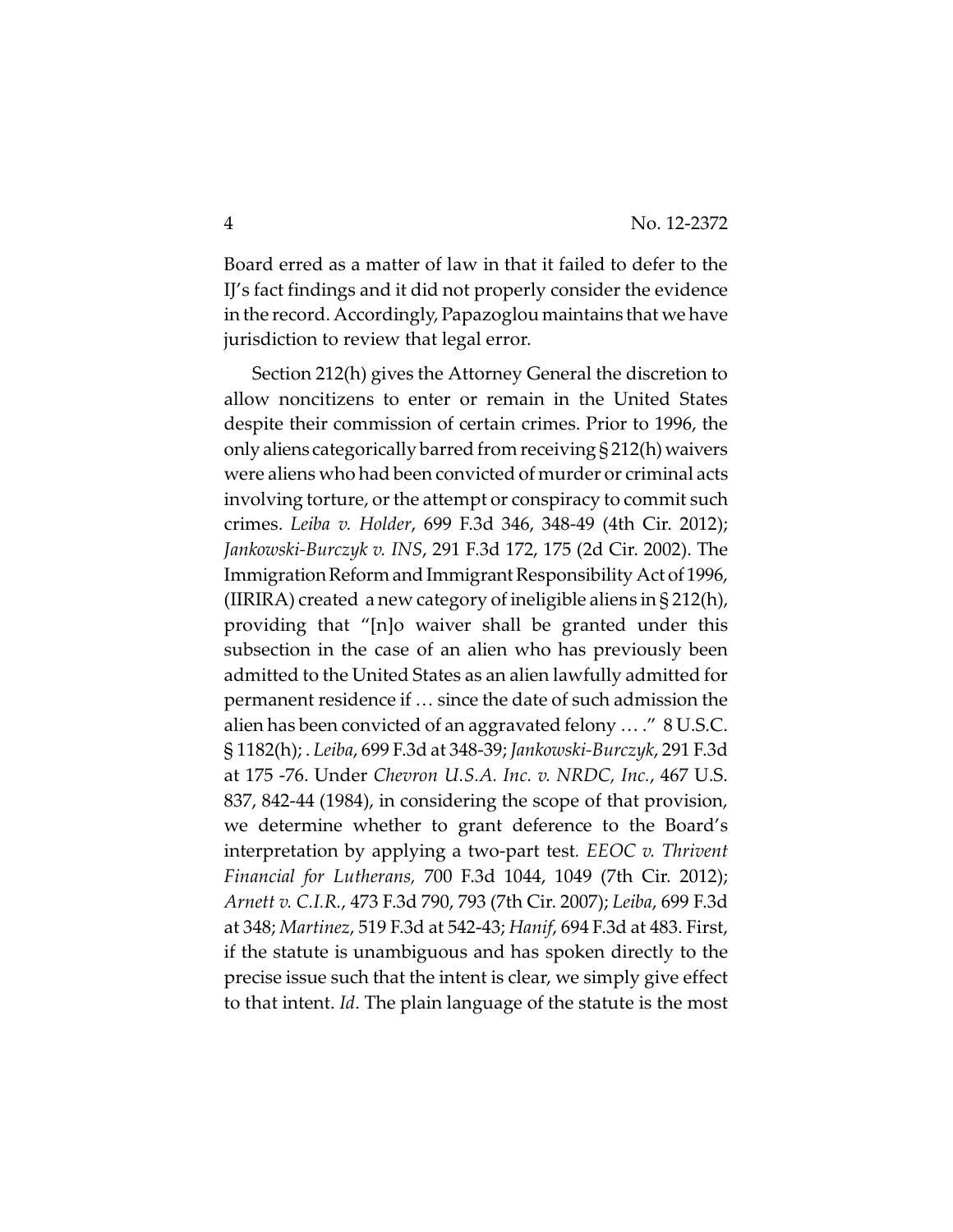instructive and reliable indicator of that Congressional intent. *Thrivent Financial*, 700 F.3d at 1049; *Martinez*, 519 F.3d at 543. Where the intent is not clear and Congress has not directly addressed the precise question, courts will consider whether the agency construction of the statute is a permissible one. *Id*. As applied here, if the language of § 212(h) is plain and the intent is clear, we will apply that intent; if, however, the language of § 212(h) ambiguous, we will consider the Board's interpretation and defer to it if that construction is a permissible one.

The first issue in this case is whether Papazoglou is "an alien who has previously been admitted to the United States as an alien lawfully admitted for permanent residence" as used in § 212(h). That rather tortured language has been interpreted by a number of circuits, all of which have agreed as to its meaning. See *Hanif v. Atty. General of the United States*, 694 F.3d 479, 483 (3d Cir. 2012); *Bracamontes v. Holder*, 675 F.3d 380, 386–87 (4th Cir. 2012); *Lanier v. U.S. Atty Gen*., 631 F.3d 1363, 1366–67 (11th Cir. 2011); *Martinez v. Mukasey*, 519 F.3d 532, 546 (5th Cir. 2008); see also *Hing Sum v. Holder*, 602 F.3d 1092, 1097 (9th Cir. 2010). Those circuits look to the definitions of "admitted" and "admission," and the term "lawfully admitted for permanent residence," in the INA. "Admitted" and "admission" are defined as "with respect to an alien, the lawful entry of the alien into the United States after inspection and authorization by an immigration officer." 8 U.S.C § 1101(a)(13)(A); *Leiba*, 699 F.3d at 349 . That provision therefore encompasses the action of an entry into the United States, accompanied by an inspection or authorization.The subsequent term, "lawfully admitted for permanent residence," is the status of having been lawfully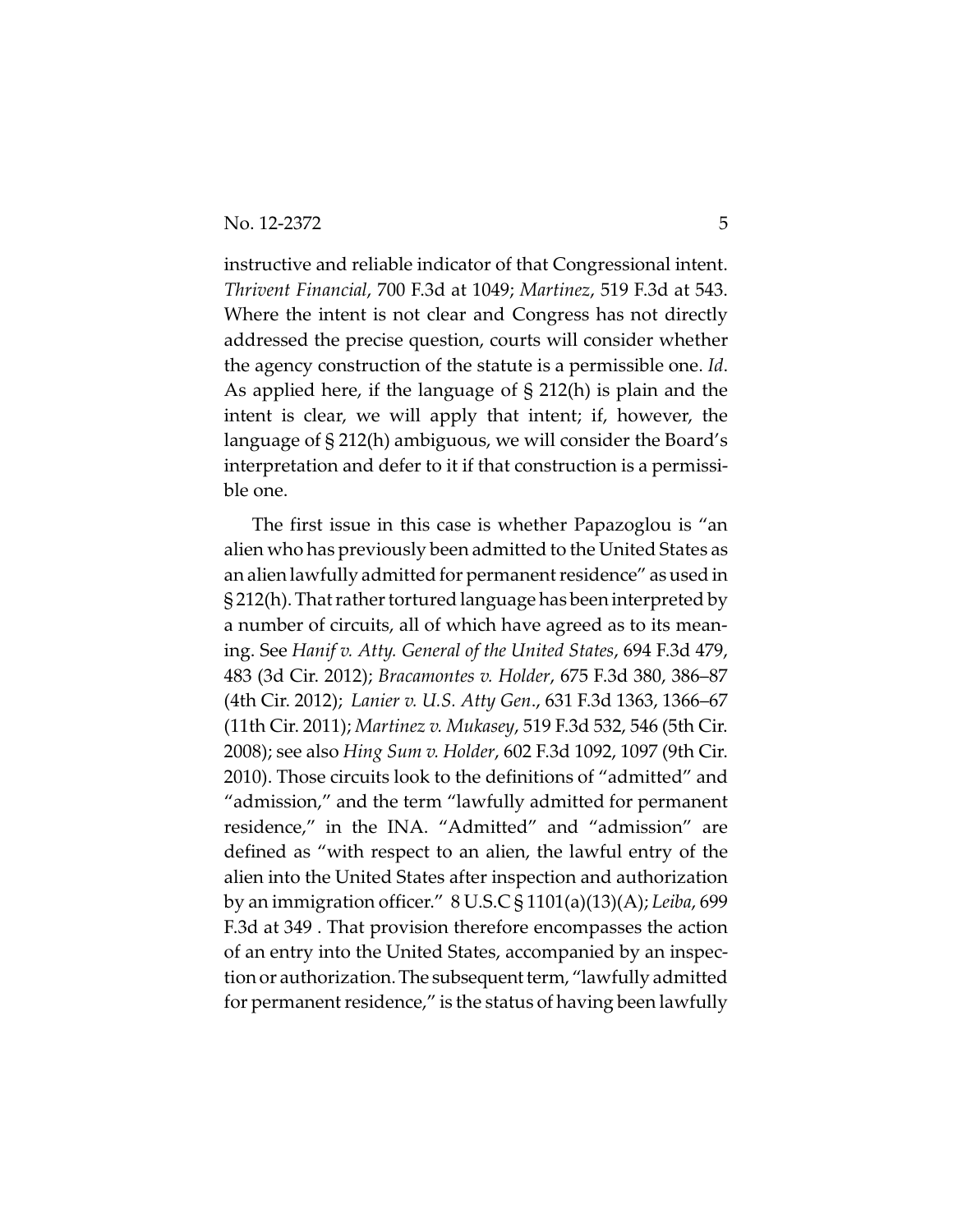accorded the privilege of residing permanently in the United States. *Hanif*, 694 F.3d at 485; *Leiba*, 699 F.3d at 350. Under 8 U.S.C. § 1255(b), the Attorney General "shall record the alien's lawful admission for permanent residence as of the date the order of the Attorney General approving the application for adjustment of status is made." *Hanif*, 694 F.3d at 485. Applying those definitions, the circuit courts of appeal have held that § 212(h) precludes a waiver only for those persons who, at the time they lawfully entered into the United States, had attained the status of lawful permanent residents. *Hanif*, 694 F.3d at 487; *Bracamontes*, 675 F.3d at 386–87; *Lanier*, 631 F.3d at 1366–67; *Martinez*, 519 F.3d at 546.

The Board has refused to follow those circuits, and applies a different interpretation in all circuits but the ones which have specifically addressed the issue and held otherwise. Urging us to follow the lead of the Board rather than the other circuits, the government argues that the definition of "admitted" is not dispositive here, because the INA also provides that when a person's status is adjusted, that person is "lawfully admitted for permanent residence" as ofthat date of adjustment and that date constitutes the date of admission. Relying on that statutory provision, the government argues that a person is "admitted to the United States as an alien lawfully admitted for permanent residence" as of the date at which the person attains permanent resident status, because that constitutes a date of admission. That argument, however, would render irrelevant the first part of that § 212(h) provision. The provision does not preclude waiver for any person who was lawfully admitted for permanent residence; instead, it precludes waiver only for those persons who had *"previously been admitted* to the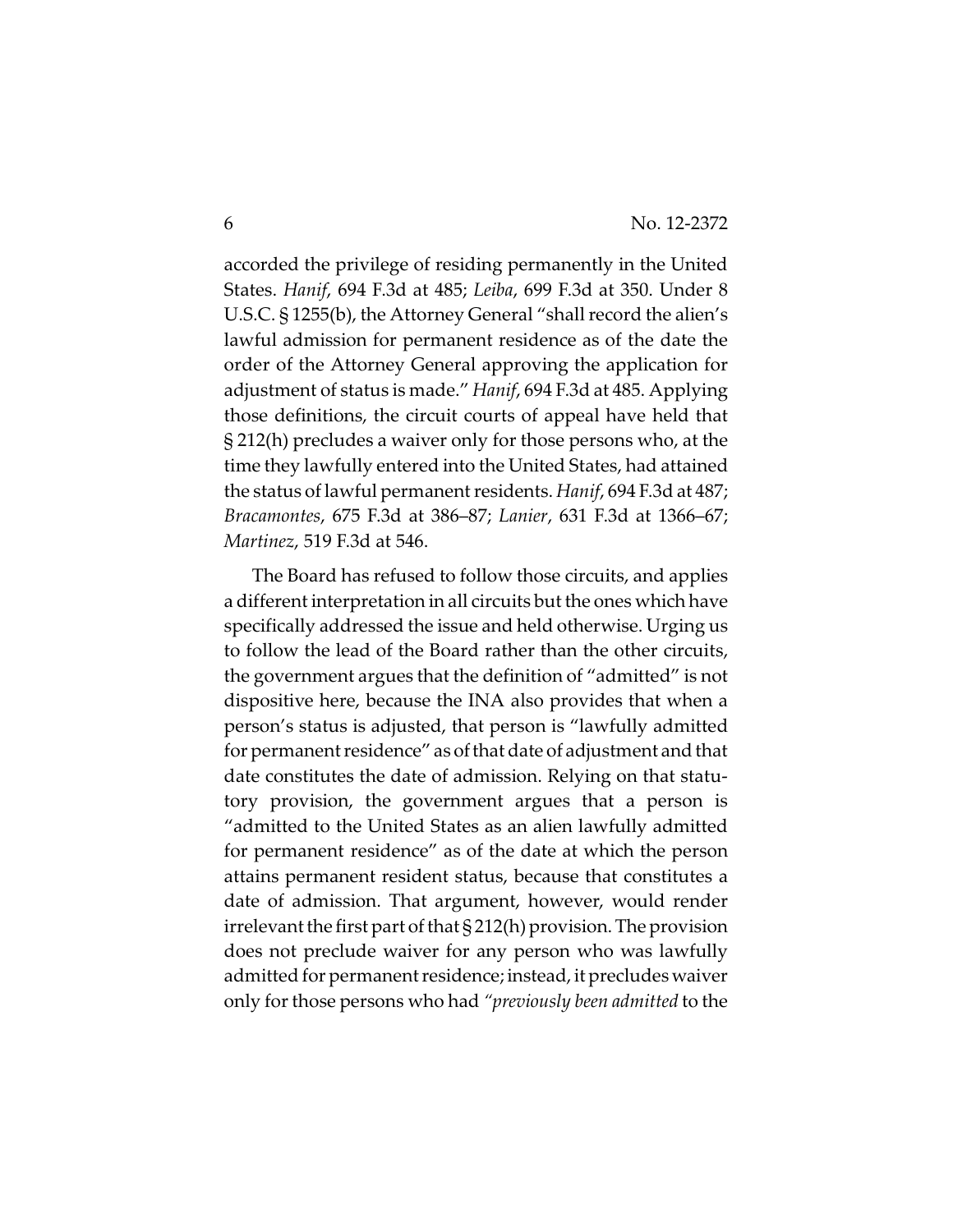No. 12-2372 7

United States *as a person lawfully admitted for permanent residence*." [emphasis added] The government's interpretation would conflate the two requirements, and preclude waiver whenever a person was lawfully admitted for permanent residence. We will not interpret a statute in a manner that renders part of it irrelevant, particularly where, as here, the statute has an unambiguous meaning if we simply apply the definition provided in the statute itself. We agree with the other circuits that have held that by its plain language, § 212(h) waiver is precluded only when the person was a lawful permanent resident at the time of his or her lawful entry into the United States. Because Papazoglou entered the United States on a visitor's visa and was not a lawful permanent resident at that time, he does not fall within that language and therefore is not precluded from consideration for the waiver.

That does not end our inquiry, however, because the Board held that even if Papazoglou were eligible for the waiver, it would decline to grant him a waiver as a matter of discretion. That holding is a discretionary determination over which we lack jurisdiction. *Vaca-Tellez*, 540 F.3d at 668. Papazoglou does not in fact dispute that we lack jurisdiction to consider discretionary determinations, and forswears any such challenge. Instead, he attempts to avoid the clear application of that jurisdictional principle here by contending that the Board based its decision not on a valid exercise of its discretion, but on an error of law as to what factors had to be considered and without the proper deference to the factual findings of the IJ. A review of Papazoglou's claims, however, reveals that the Board applied the appropriate legal standards, and that his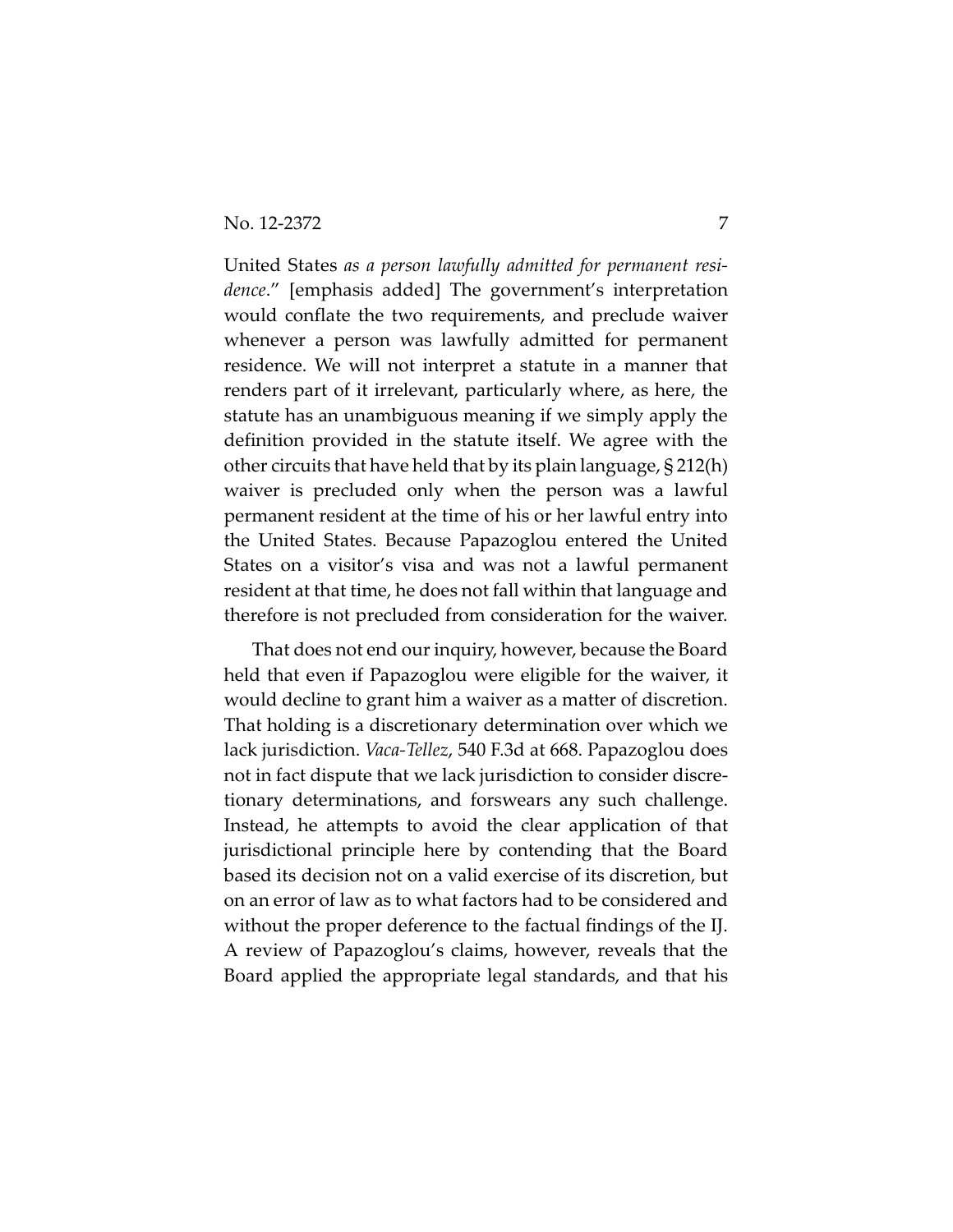challenge ultimately constitutes a disagreement with the Board's exercise of discretion in refusing to grant the waiver.

Papazoglou asserts that although the Board claimed to have left the IJ's factual findings undisturbed, the decision of the Board reveals that the Board exceeded the scope of its authority by essentially failing to properly consider all of the relevant facts as found by the IJ. According to Papazoglou, the Board erred in that it did not respect the role of the IJ in the factfinding process, and reached new conclusions in the absence of clear error by the IJ. Papazoglou asserts that the role of the Board is a limited one, and that it may not reweigh the evidence and substitute its own evidence absent clear error.

In support of this contention, Papazoglou maintains that the Board explicitly acknowledged only two harms to Papazoglou's qualifying relatives that would be caused by his removal: that his wife and children would suffer emotional hardship and that they would experience financial harm. According to Papazoglou, in characterizing the impact as "emotional hardship" without elaborating, the Board effectively overruled *sub silentio* the IJ's finding that Papazoglou's family would suffer severe psychiatric consequences. Papazoglou points to evidence presented that Papazoglou's family members could experience depression and suicidal ideation as a result of his removal. In addition, Papazoglou argues that the Board merely noted the serious health conditions faced by Papazoglou's wife, but did not analyze how those conditions would be affected by Papazoglou's departure. Finally, Papazoglou asserts that the Board failed to discuss the IJ's conclusions that Papazoglou presented a low risk of reoffending and that he had taken positive steps toward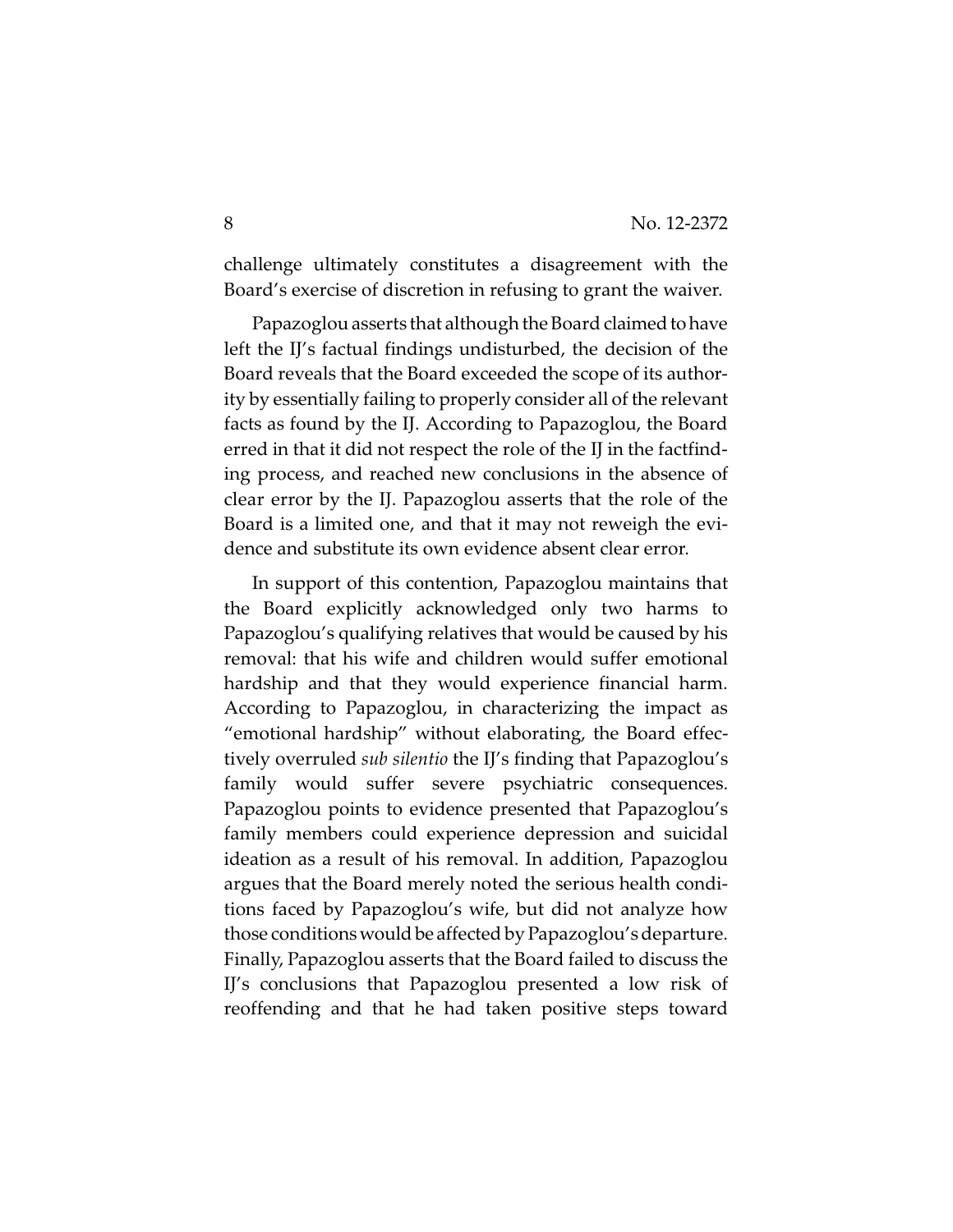## No. 12-2372 9

rehabilitation, instead stating merely that Papazoglou had developed a plan for engaging in rehabilitative services.

Those contentions unfairly characterize the Board's decision, and do not in fact present a legal challenge. The Board explicitly referenced the findings of facts made by the IJ, stating that those factual findings were not challenged by either party on appeal and that it found no clear error as to those findings. The Board then proceeded to discuss the areas of hardship asserted by Papazoglou. Given its statement that the IJ's determination of facts was unchallenged on appeal, the Board was not required to restate those facts in explicit detail where a shorthand reference would make clear that those facts were considered. The Board made it clear that it had reviewed and considered the facts relating to the impact on the family in terms of emotional and physical health, and the rehabilitative efforts by Papazoglou. The Board need not use the precise language of the IJ in order for us to determine that the Board properly reviewed the IJ's fact findings, particularly where the Board has explicitly noted that there was no dispute as to those fact findings and no clear error. There is, in short, nothing here to indicate that the Board applied an improper legal standard.

Nor did the Board err in applying the law to those facts. Papazoglou repeatedly asserts that the Board selectively focused on the "bad" facts while ignoring or diminishing the "positive" facts. In fact, Papazoglou goes so far as to characterize the Board's decision as employing a *per se* rule that no amount of positive equities could have allowed for a grant of relief for Papazoglou's particular conviction, which he contends is a violation of the due process clause. That once again is an effort to recharacterize a discretionary determination as